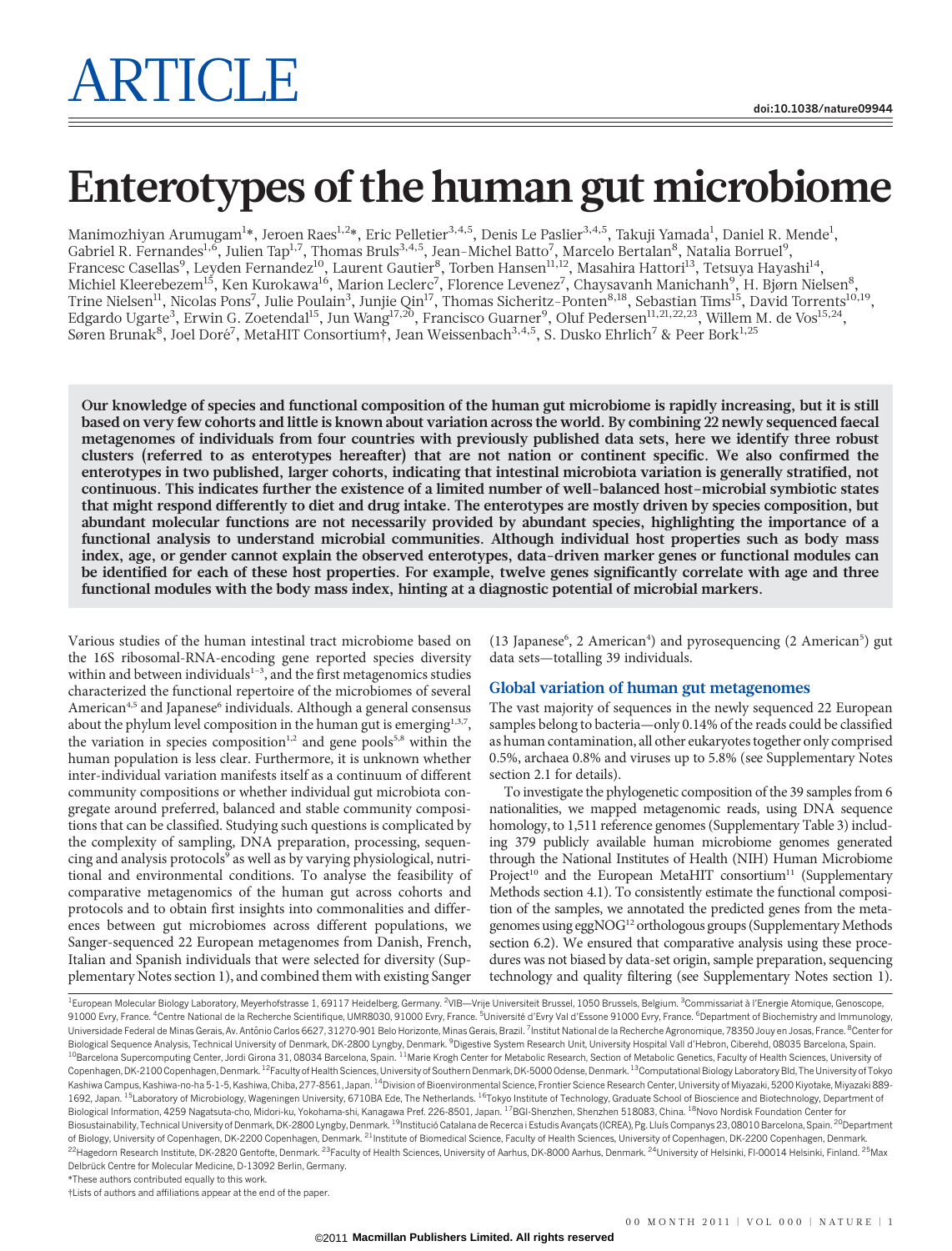We also investigated whether the relatively low and somewhat arbitrary amounts of sequence per sample (between 53–295 Mb) bias our results: we assigned habitat information to 1,368 of the 1,511 reference genomes, distinguished between orthologous groups from gut and 'non-gut' species and conclude that our data set captures most of the functions from gut species even though functions from non-gut species accumulated with each additional sample (Fig. 1a; see Supplementary Notes section 1.3).

We then characterized the phylogenetic variation across samples at the genus and phylum levels, and functional variation at gene and functional class levels. As infants are known to have very heterogeneous, unstable and distinctive microbiota<sup>6,13</sup>, we excluded the four respective Japanese samples from the analysis. Using calibrated similarity cutoffs (Supplementary Fig. 1), on average, 52.8% of the fragments in each sample could be robustly assigned to a genus in our reference genome set (ranging from 22% to 80.5%), and 80% could be assigned to a phylum (rangingfrom 64.9% to 91%) implying that the trends observed (Fig. 1b) represent a large fraction of the metagenome.

The phylogenetic composition of the newly sequenced samples confirms that the Firmicutes and Bacteroidetes phyla constitute the vast majority of the dominant human gut microbiota<sup>7</sup> (Fig. 1b, inset). Bacteroides was the most abundant but also most variable genus across samples (Fig. 1b and Supplementary Notes section 2.2), agreeing with previous observations<sup>6,14</sup>. Our function identification protocol led to a high functional assignment rate: 63.5% of all predicted genes in the Sanger-sequenced samples analysed (41% of all predicted genes in two samples obtained by pyrosequencing; Supplementary Table 5) can be assigned to orthologous groups, and orthologous group abundance patterns agree with previous observations $6,15$  (for example, histidine kinases make up the largest group; Fig. 1c and Supplementary Notes section 2.3).

#### Abundant functions from low-abundance microbes

Microbes in the human gut undergo selective pressure from the host as well as from microbial competitors. This typically leads to a homeostasis of the ecosystem in which some species occur in high and many in low abundance<sup>16</sup> (the 'long-tail' effect, as seen in Fig. 1b), with some lowabundance species, like methanogens $17$ , performing specialized functions beneficial to the host. Metagenomics enables us to study the presence of abundant functions shared by several low-abundance

60%



Phylogenetic abundance Phylogenetic abundance 50% <del>®</del><br>ቆ 40% (phylum level) Phylogenetic abundance<br>(genus level)  $\epsilon$ Phylogenetic abundance  $40%$  $\frac{5}{6}$ 209 (genus level) 0% 30% Firmicutes **Bacteroidetes** Actinobacteria Proteobacteria **Synergistetes** arrucomicrobia Verrucomicrobia Fusobacteria Fusobacteria Euryarchaeota **Euryarchaeota** Other **ctinobacteria** acteroidete oteobacteri Syneraistete 20%  $10<sub>9</sub>$ 0.0% \*Lachnospiraceae *Roseburia Alistipes Collinsella Blautia Coprococcus Ruminococcus Dorea* **ARANGOUSOUS ARANGOUSOR** *Faecalibacterium Bifidobacterium Bacteroides* Particule States and under<br>Parabacter Eubacterium<br>Paracterium<br>Particule States aseae<sub>riving</sub>rander<br>Prederividrander<br>Prevoligrander<br>Subdoligrander *Anaerostipes* rnalines arafaig<br>Josephannabals<br>20 Ruggenial IR Basherichia Rhighania<br>Escherichia Holdemania<br>Pusterptia Holdemania<br>Escherichia Holdemania<br>Escherichia Holdemania *Anaerotruncus Acidaminococcus Megasphaera* ellengelister<br>Gordonipacide aslisterchesillus<br>Jalisterchesillus<br>Coprobacillus **c** 20% 1.2% 15% Abundance of molecular functions Abundance of molecular functions 1.0%  $10<sup>°</sup>$ (orthologous groups) 5% 0.8% 0% SRLGEMKJCTPVHOFUIDB 0.6% COG functional categories 0.4% 0.2%  $0.0<sup>°</sup>$ Histoire kingspace Response regulator Multidre of California Recordered **Integrase Glycosyltrans Indiana**se Pura Protein Protein Type IV secretary pathway Glycosyltransferans Permease Type IV secretary pathway Permease Pi **ATPase** Glycosidase **Efflux Pump ATPase** Membrane-fusion protein Topolsomerase Aromatic aminotransferansier<br>Penicillin-binding proteins proteins proteins and Glycosidase Dehydrogenas **ATPase** Liganda Binding sensor domains sensor domains sensor domains sensor domains sensor domains sensor domains sens<br>Contra comparativa domains sensor domains sensor domains sensor domains sensor domains sensor domains sensor d DNA methylase **ARAN PRAS** 

Figure 1 | Functional and phylogenetic profiles of human gut microbiome. a, Simulation of the detection of distinct orthologous groups when increasing the number of individuals (samples). Complete genomes were classified by habitat information and the orthologous groups divided into those that occur in known gut species (red) and those that have not yet been associated with gut (blue). The former are close to saturation when sampling 35 individuals (excluding infants) whereas functions from non-gut (probably rare and transient) species are not. b, Genus abundance variation box plot for the 30 most abundant genera as determined by read abundance. Genera are coloured by their respective phylum (see inset for colour key). Inset shows phylum abundance box plot. Genus and

phylum level abundances were measured using reference-genome-based mapping with 85% and 65% sequence similarity cutoffs. Unclassified genera under a higher rank are marked by asterisks. c, Orthologous group abundance variation box plot for the 30 most abundant orthologous gruops as determined by assignment to egg $NOG^{12}$ . Orthologous groups are coloured by their respective functional category (see inset for colour key). Inset shows abundance box plot of 24 functional categories. Boxes represent the interquartile range (IQR) between first and third quartiles and the line inside represents the median. Whiskers denote the lowest and highest values within  $1.5 \times$  IQR from the first and third quartiles, respectively. Circles represent outliers beyond the whiskers.

**b**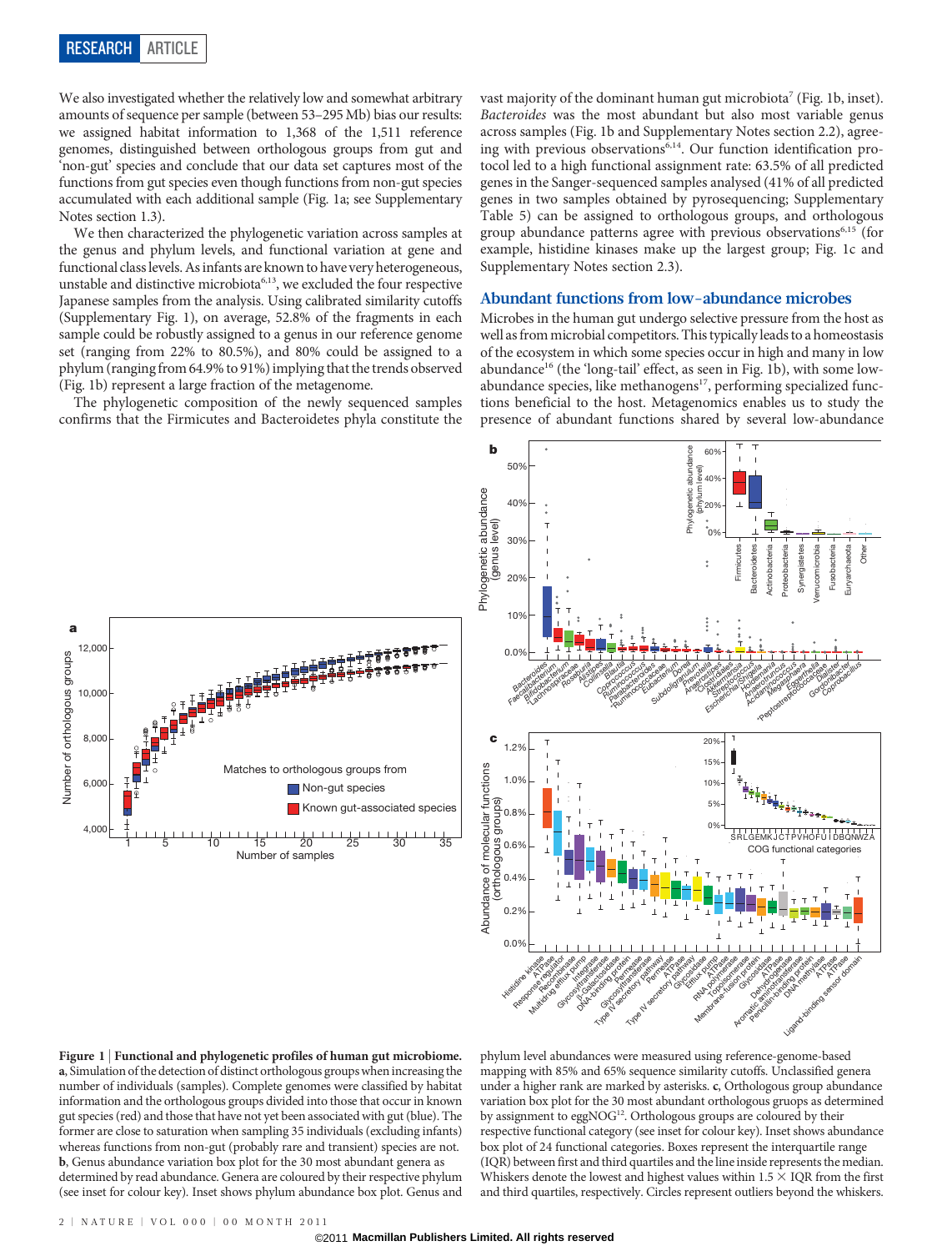

species, which could shed light on their survival strategies in the human gut. In the samples analysed here, the most abundant molecular functions generally trace back to the most dominant species. However, we identified some abundant orthologous groups that are contributed to primarily by low-abundance genera (see Supplementary Fig. 2, Supplementary Table 6 and Supplementary Notes section 3). For example, low-abundance Escherichia contribute over 90% of two abundant proteins associated with bacterial pilus assembly, FimA (COG3539)

and PapC (COG3188), found in one individual (IT-AD-5). Pili enable the microbes to colonize the epithelium of specific host organs; they help microbes to stay longer in the human intestinal tract by binding to human mucus or mannose sugars present on intestinal surface structures<sup>18</sup>. They are also key components in the transfer of plasmids between bacteria through conjugation, often leading to exchange of protective functions such as antibiotic resistance<sup>18</sup>. Pili can thus provide multiple benefits to these low-abundance microbes in their efforts



Figure 2 <sup>|</sup> Phylogenetic differences between enterotypes. a–c, Between-class analysis, which visualizes results from PCA and clustering, of the genus compositions of 33 Sanger metagenomes estimated by mapping the metagenome reads to 1,511 reference genome sequences using an 85% similarity threshold (a), Danish subset containing 85 metagenomes from a published Illumina data set<sup>8</sup> (b) and 154 pyrosequencing-based 16S sequences<sup>5</sup> (c) reveal three robust clusters that we call enterotypes. IBD, inflammatory bowel disease. Two principal components are plotted using the ade4 package in

R with each sample represented by a filled circle. The centre of gravity for each cluster is marked by a rectangle and the coloured ellipse covers 67% of the samples belonging to the cluster. IBD, inflammatory bowel disease. d, Abundances of the main contributors of each enterotype from the Sanger metagenomes. See Fig. 1 for definition of box plot. e, Co-occurrence networks of the three enterotypes from the Sanger metagenomes. Unclassified genera under a higher rank are marked by asterisks in b and e.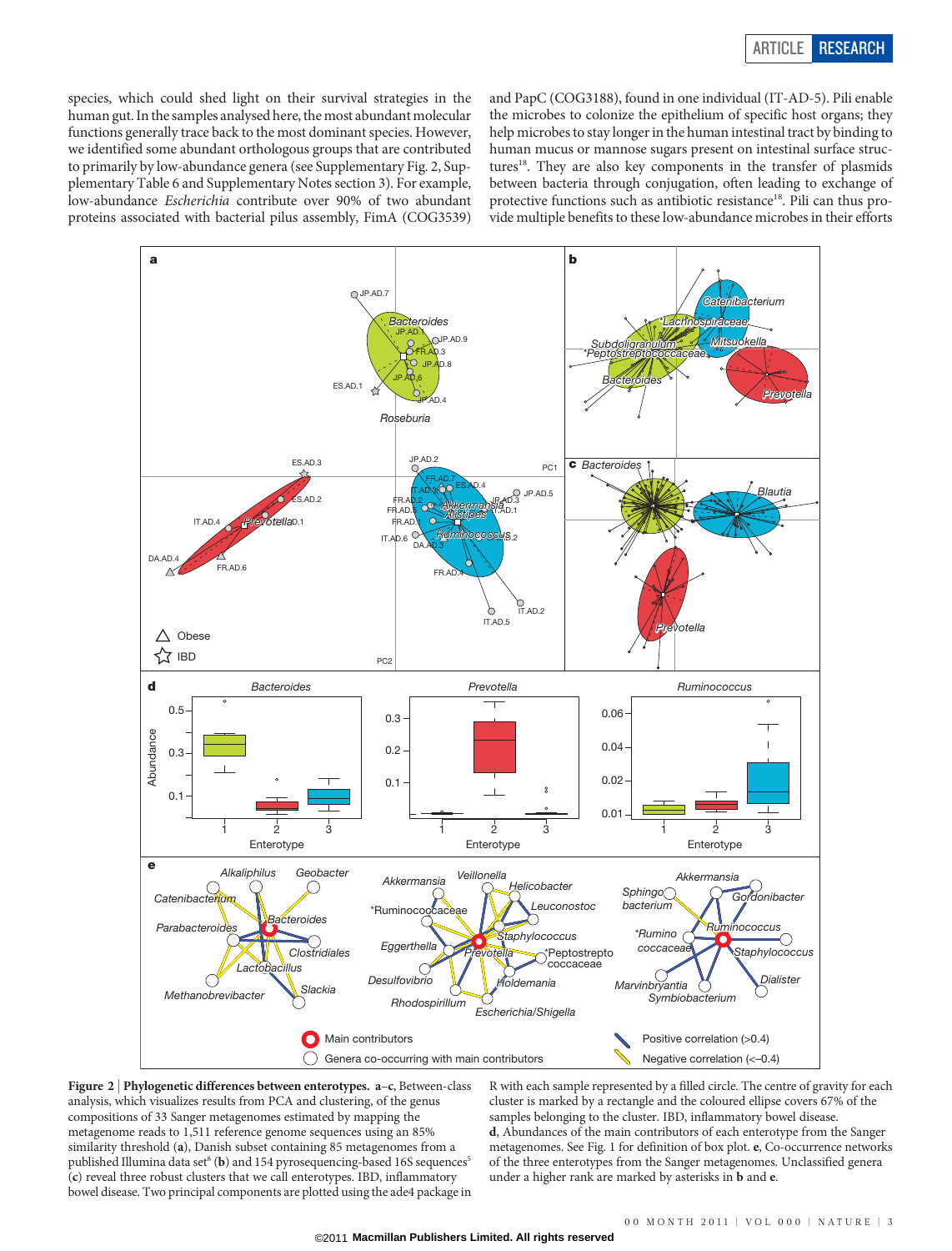to survive and persist in the human gut. This example illustrates that abundant species or genera cannot reveal the entire functional complexity of the gut microbiota. More reference genomes will facilitate better taxonomic assignment from samples and thus the detection of more low-abundance species. However, there is not much room for as yet undetected, abundant genera. Even with our limited genus assignment rate of 52.8% of all reads, we estimate that we miss another 30.7% of the already classified genera owing to our strict assignment criteria (Supplementary Fig. 1); that is, only 16.5% of all reads are likely to belong to hitherto unknown genera.

#### Detection of enterotypes, cross-national clusters

To get an overview of species variation we used phylogenetic profile similarities obtained by mapping metagenomic reads to the 1,511 reference genomes (Fig. 2a; see Supplementary Methods section 4.1). We excluded the two American Sanger-sequenced samples<sup>4</sup> from further analysis because of an unusual, very low fraction of Bacteroidetes and suspected technical artefacts<sup>19</sup>. Multidimensional cluster analysis and principal component analysis (PCA) revealed that the remaining 33 samples formed three distinct clusters that we designate as enterotypes (see Supplementary Notes section 4.1, Supplementary Fig. 3a and Supplementary Table 8). Each of these three enterotypes are identifiable by the variation in the levels of one of three genera: Bacteroides (enterotype 1), Prevotella (enterotype 2) and Ruminococcus (enterotype 3) (Fig. 2a, d), which was reproduced using independent array-based HITChip<sup>20</sup> data in a subset of 22 European samples (Supplementary Fig. 4 and Supplementary Notes section 4.5). The same analysis on two larger published gut microbiome data sets of different origins (16S pyrosequencing data from 154 American individuals<sup>5</sup> and Illumina-based metagenomics data from 85 Danish individuals<sup>8</sup>; Supplementary Methods section 5) shows that these data sets could also be represented best by three clusters (Supplementary Fig. 3b, c and Supplementary Tables 9, 10). Two of these are also driven by Bacteroides and Prevotella, whereas the third cluster is mostly driven by related groups of the order Clostridiales, Blautia and unclassified Lachnospiraceae in the 16S rDNA and Illumina data, respectively (Fig. 2b, c). This can be explained by a different reference data set in the instance of the 16S rDNA data, different mapping behaviour of short reads in the case of the Illumina data or current taxonomic uncertainties in the Lachnospiraceae and Ruminococcaceae clades (see Supplementary Notes section 4.2). The differences might also hint at community subpopulations within this enterotype, which might only be detectable with substantially more samples. Correlation analysis of the Sanger data revealed that abundances of each of the three discriminating genera strongly correlate (that is, they co-occur or avoid each other) with those of other genera (Fig. 2d; see Supplementary Methods section 11), indicating that the enterotypes are in fact driven by groups of species that together contribute to the preferred community compositions.

We demonstrate further the robustness of the enterotypes using two distinct statistical concepts. First, we used the silhouette coefficient $21$  to validate that the three clusters are superior to clusterings obtained from various randomizations of the genus profile data, indicating a potential role for the interactions between co-occurring genera (see Supplementary Fig. 5 and Supplementary Notes section 4.3). Second, we used supervised learning and cross-validation to establish that these clusters have non-random characteristics that can be modelled and subsequently used to classify new samples (learning on clusters from randomized genus profiles led to considerably worse classification performance; see Supplementary Fig. 6 and Supplementary Notes section 4.4). These consistent results indicate that enterotypes will be identifiable in human gut metagenomes also from larger cohorts.

We then clustered the 33 samples using a purely functional metric: the abundance of the assigned orthologous groups (Fig. 3a). Remarkably, this clustering also showed a similar grouping of the samples with only minor differences (five samples placed in different clusters compared



Figure 3 <sup>|</sup> Functional differences between enterotypes. a, Between-class analysis (see Fig. 2) of orthologous group abundances showing only minor disagreements with enterotypes (unfilled circles indicate the differing samples). The blue cloud represents the local density estimated from the coordinates of orthologous groups; positions of selected orthologous groups are highlighted. b, Four enzymes in the biotin biosynthesis pathway (COG0132, COG0156, COG0161 and COG0502) are overrepresented in enterotype 1. c, Four enzymes in the thiamine biosynthesis pathway (COG0422, COG0351, COG0352 and COG0611) are overrepresented in enterotype 2. d, Six enzymes in the haem biosynthesis pathway (COG0007, COG0276, COG407, COG0408, COG0716 and COG1648) are overrepresented in enterotype 3.

to Fig. 2a), indicating that function and species composition roughly coincide with some exceptions such as Spanish sample ES-AD-3, whose genus composition belongs to enterotype 2 whereas its functional composition is similar to members of enterotype 1. This individual has high levels of phage-related genes compared to the other samples (see Supplementary Fig. 7), hinting at partial temporal variability and dynamics of the microbiota, and perhaps indicating phage or virus bursts.

The robustness and predictability of the enterotypes in different cohorts and at multiple phylogenetic and functional levels indicates that they are the result of well-balanced, defined microbial community compositions of which only a limited number exist across individuals. These enterotypes are not as sharply delimited as, for example, human blood groups; they are, in contrast, densely populated areas in a multidimensional space of community composition. They are nevertheless likely to characterize individuals, in line with previous reports that gut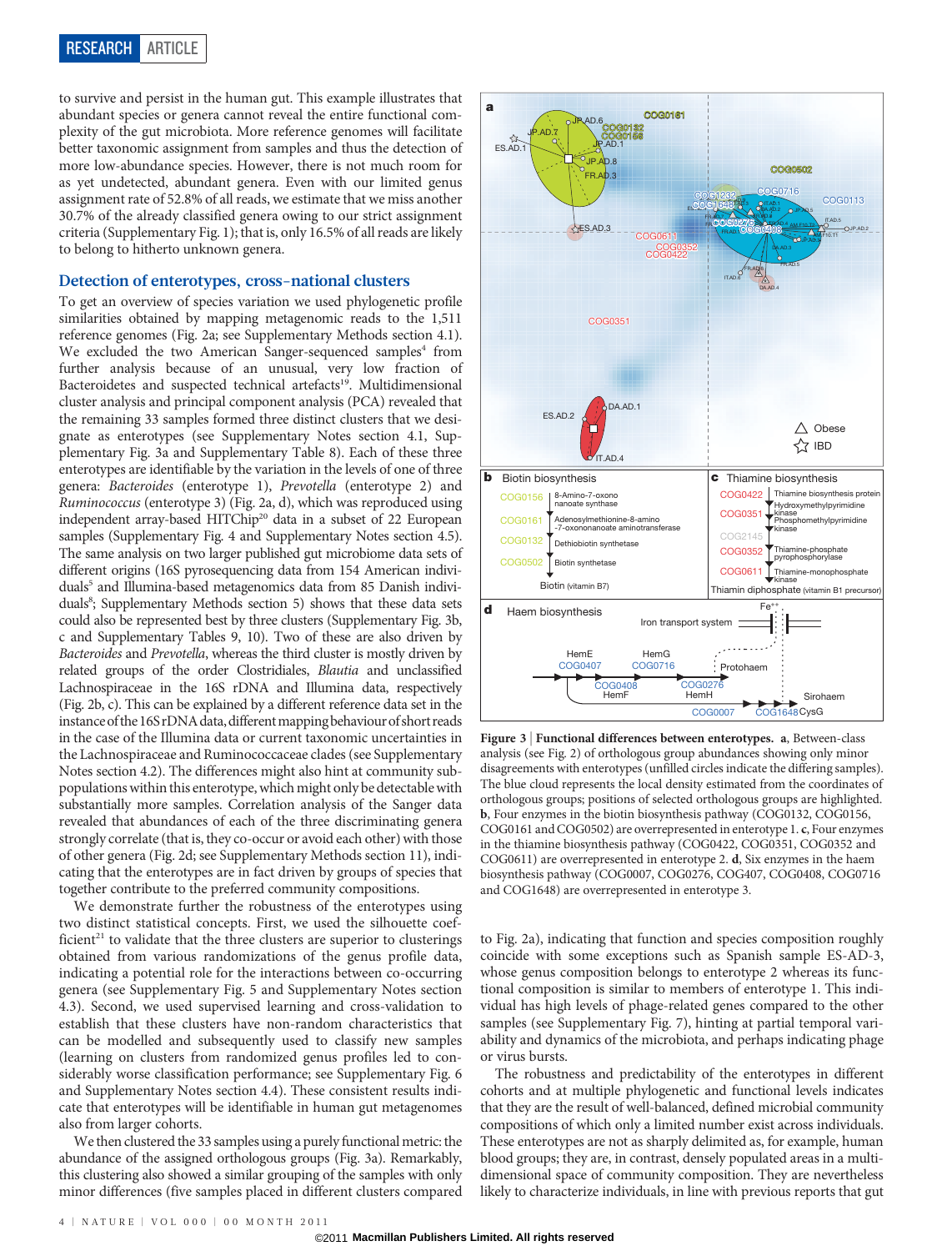microbiota are quite stable in individuals and can even be restored after perturbation<sup>22-25</sup>.

#### Variation between enterotypes

To determine the phylogenetic and functional basis of the enterotypes, we investigated in detail their differences in composition at the phylum, genus, gene and pathway level as well as correlations in abundance of co-occurring genera (Figs 2, 3; also see Supplementary Methods sections 10, 11 and 12). Enterotype 1, containing eight samples, is enriched in *Bacteroides* ( $P < 0.01$ ; Supplementary Fig. 8), which cooccurs, for example, with Parabacteroides (see Supplementary Table 11 for enriched genera and Fig. 2e for correlation networks of co-occurring genera in each enterotype). The drivers of this enterotype seem to derive energy primarily from carbohydrates and proteins through fermentation, as these closely related genera have a very broad saccharolytic potential<sup>26</sup> and because genes encoding enzymes involved in the degradation of these substrates (galactosidases, hexosaminidases, proteases) along with glycolysis and pentose phosphate pathways are enriched in this enterotype (see Supplementary Tables 12, 13). Enterotype 2 contains six samples and is enriched in *Prevotella* ( $P < 0.01$ ; Supplementary Fig. 9) and the co-occurring Desulfovibrio, which can act in synergy to degrade mucin glycoproteins present in the mucosal layer of the gut: Prevotella is a known mucin-degrader and Desulfovibrio may enhance the rate-limiting mucin desulphation step by removing the sulphate<sup>27</sup>. Enterotype 3 is the most frequent and is enriched in Ruminococcus ( $P < 0.01$ ; Supplementary Fig. 10) as well as co-occurring Akkermansia, both known to comprise species able to degrade mucins<sup>28</sup>. It is also enriched in membrane transporters, mostly of sugars, indicating the efficient binding of mucin and its subsequent hydrolysis as well as uptake of the resulting simple sugars by these genera. The enriched genera indicate that enterotypes use different routes to generate energy from fermentable substrates available in the colon, reminiscent of a potential specialization in ecological niches or guilds. In addition to the conversion of complex carbohydrates into absorbable substrates, the gut microbiota is also beneficial to the human host by producing vitamins. Although all the vitamin metabolism pathways are represented in all samples, enterotypes 1 and 2 were enriched in biosynthesis of different vitamins: biotin (Fig. 3b), riboflavin, pantothenate and ascorbate in the former, and thiamine (Fig. 3c) and folate in the latter. These phylogenetic and functional differences among enterotypes thus reflect different combinations of microbial trophic chains with a probable impact on synergistic interrelations with the human hosts.

## Functional biomarkers for host properties

Enterotypes do not seem to differ in functional richness (Supplementary Fig. 11), and virtually none of several measured host properties, namely nationality, gender, age or body mass index (BMI), significantly correlates with the enterotypes (with the exception of enterotype 1, which is enriched in Japanese individuals). However, some strong correlations do occur between host properties and particular functions, at the genes or module level (a module is a part of a pathway that is functionally tightly interconnected; see Supplementary Methods sections 6, 13 and Supplementary Notes section 6). The only significant correlation between a host property and a taxonomic group is a negative one between age and the abundance of an unknown Clostridiales genus ( $P < 0.02$ ) containing three obligate anaerobes (Supplementary Fig. 12a; see Supplementary Notes section 6.2). It should be noted that age is not constant across the nationalities (in our data set, Italians are relatively old and Japanese young), but that individuals did not stratify by nationality, indicating that this is not a confounding factor. Our data did not reveal any correlation between BMI and the Firmicutes/Bacteroidetes ratio and we thus cannot contribute to the ongoing debate on the relationship between this ratio and obesity<sup>29,30</sup>.



**Figure 4** | **Correlations with host properties. a**, Pairwise correlation of RNA polymerase facultative  $\sigma^{24}$  subunit (COG1595) with age (*P* = 0.03,  $rho = -0.59$ ). **b**, Pairwise correlation of SusD, a family of proteins that bind glycan molecules before they are transported into the cell, and BMI ( $P = 0.27$ ,  $rho = -0.29$ , weak correlation). c, Multiple orthologous groups (OGs) (COG0085, COG0086, COG0438 and COG0739; see Supplementary Table 18) significantly correlating with age when combined into a linear model (see Supplementary Methods section 13 and ref. 40 for details;  $P = 2.75 \times 10^{-5}$ , adjusted  $R^2 = 0.57$ ). d, Two modules, ATPase complex and ectoine biosynthesis (M00051), significantly correlating with BMI when combined into a linear model ( $P = 6.786 \times 10^{-6}$ , adjusted  $R^2 = 0.82$ ).

In contrast to the minor phylogenetic signal, we found several significant functional correlations with each of the host properties studied (after correcting for multiple testing to avoid artefacts; see Supplementary Methods section 13), indicating that metagenomicsderived functional biomarkers might be more robust than phylogenetic ones. For example, the abundance of ten orthologous groups varies more between than within nationalities (Supplementary Table 14), although overall, the functional composition in total was remarkably similar among the nations (also with respect to the functional core; see Supplementary Fig. 13). For gender, we find five functional modules and one orthologous group that significantly correlate ( $P < 0.05$ ; for example, enriched aspartate biosynthesis modules in males; see Supplementary Table 16). In addition, twelve orthologous groups significantly correlate with age (Supplementary Table 17). For instance, starch degradation enzymes such as glycosidases and glucan phosphorylases increase with age (which could be a reaction to decreased efficiency of host breakdown of dietary carbohydrates with age<sup>31</sup>) and so does the secA preprotein translocase (Supplementary Fig. 14). Conversely, an orthologous group coding for the facultative  $\sigma^{24}$  subunit of RNA polymerase, which drives expression under various stress responses and is linked to intestinal survival<sup>32</sup>, decreases with age (Fig. 4a). One explanation for this could be the reduced need for stress response in the gut due to the age-associated decline in host immune response<sup>33</sup> (immunosenescence). Our analyses also identified three marker modules that correlate strongly with the hosts' BMI (Supplementary Table 19 and Supplementary Fig. 14), two of which are ATPase complexes, supporting the link found between the gut microbiota's capacity for energy harvest and obesity in the host<sup>34</sup>. Interestingly, functional markers found by a data-driven approach (derived from the metagenomes without previous knowledge) gave much stronger correlations than genes for which a link would be expected (for example,  $susC/susD$ , involved in starch utilization<sup>26</sup>;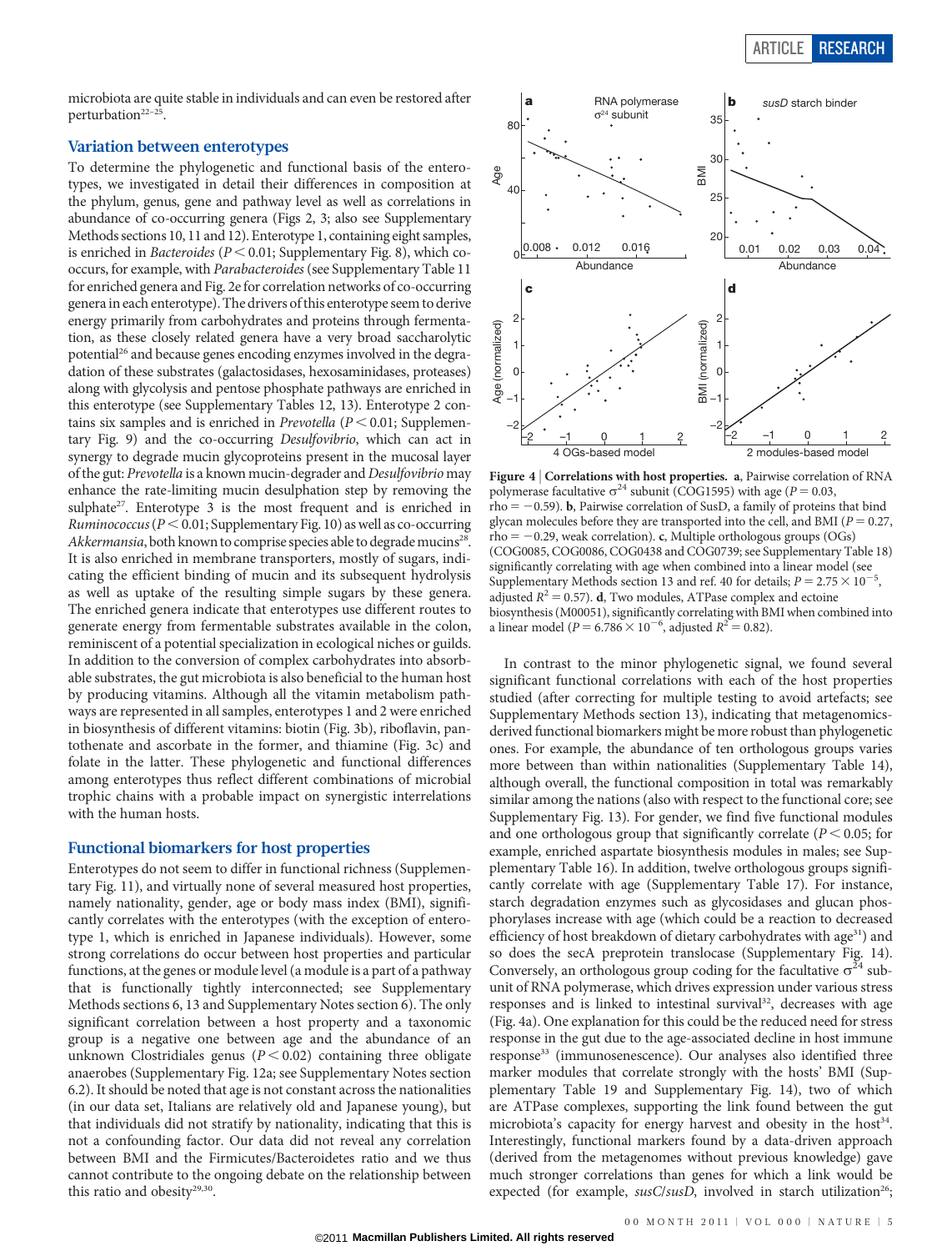Fig. 4b). Linear models combining the abundance of only a few functional modules correlate even better with host properties (Fig. 4c, d). It should be noted that given the possibility of many confounding variables owing to the heterogeneity and size of our cohort, these observations will need to be substantiated using larger, independent cohorts in the future. Furthermore, patterns in metagenomics data can (partly) reflect indirect factors<sup>9</sup> such as genome size<sup>35</sup> (the smaller the average genome size of a sample, the higher the relative fraction of single copy genes therein), which, however, does not matter for diagnostics.

Although individual host properties do not explain the enterotypes, the latter might be driven by a complex mixture of functional properties, by host immune modulation or by hitherto unexplored physiological conditions such as transit time or pH of luminal contents. Furthermore, the three major enterotypes could be triggered by the three distinct pathways for hydrogen disposal<sup>36</sup> (Supplementary Notes section 6.4). Indeed, despite their low abundance,Methanobrevibacter(a methanogen) and Desulfovibrio (a known sulphate-reducer) are enriched in enterotypes 3 and 1, respectively.

Taken together, we have demonstrated the existence of enterotypes in the human gut microbiome and have identified three of them that vary in species and functional composition using data that spans several nations and continents. As our current data do not reveal which environmental or even genetic factors are causing the clustering, and as faecal samples are not representative of the entire intestine, we anticipate that the enterotypes introduced here will be refined with deeper and broader analysis of individuals' microbiomes. Presumably, enterotypes are not limited to humans but also occur in animals. Their future investigation might well reveal novel facets of human and animal symbiotic biology and lead to the discovery of those microbial properties correlated with the health status of individuals. We anticipate that they might allow classification of human groups that respond differently to diet or drug intake. Enterotypes appear complex, are probably not driven by nutritional habits and cannot simply be explained by host properties such as age or BMI, although there are functional markers such as genes or modules that correlate remarkably well with individual features. The latter might be utilizable for diagnostic and perhaps even prognostic tools for numerous human disorders, for instance colorectal cancer and obesity-linked co-morbidities such as metabolic syndrome, diabetes and cardiovascular pathologies.

#### METHODS SUMMARY

Sample collection. Human faecal samples from European individuals were collected and frozen immediately, and DNA was purified as described previously<sup>37</sup>. Sequencing was carried out by Sanger-sequencing random shotgun DNA libraries of 3 kb using standard protocols established at Genoscope. For sequence processing, cloning vector, sequencing primers and low-quality bases were end-trimmed from raw Sanger reads, and possible human DNA sequences were removed. Reads were processed by the  $\mathop{\mathrm{SMASH}}$  comparative metagenomics pipeline $^{38}$  for assembly and gene prediction.

Informed consent was obtained from the 22 European subjects. Sample collection and experiments were approved by the following ethics committees: MetaHIT (Danish), ethical committee of the Capital Region of Denmark; MetaHIT (Spanish), CEIC, Hospital Vall d'Hebron; MicroObes, Ethical Committee for Studies with Human Subjects of Cochin Hospital in Paris, France; MicroAge, Joint Ethical Committee of the University of Camerino.

Phylogenetic annotation. Phylogenetic annotation of samples was performed by (1) aligning reads (Sanger/Illumina) against a database of 1,511 reference genomes (listed in Supplementary Table 3); or (2) classifying 16S rDNA reads using RDP classifier<sup>39</sup>. Genus and phylum abundance was estimated after normalizing for genome size for the former, and for 16S gene copy number for the latter.

Functional annotation. Genes were functionally annotated using BLASTP against eggNOG (v2) and KEGG (v50) databases. Protein abundances were estimated after normalizing for protein length. Functional abundance profiles at eggNOG, KEGG orthologous group, functional module and pathway level were created.

Clustering and classification. Samples were clustered using Jensen–Shannon distance and partitioning around medoid (PAM) clustering. Optimal number of clusters was estimated using the Calinski–Harabasz (CH) index. We used the silhouette validation technique for assessing the robustness of clusters. Additionally, within a cross-validation scheme, we trained predictive decision tree models on clusters

obtained using the same clustering method and evaluated the classification of hold-out samples by accuracy, average precision and average precision gain. Statistics. Correlations between metadata and feature abundances were computed as described previously<sup>40</sup>, based on multiple-testing corrected pairwise Spearman correlation analysis and stepwise regression for multi-feature model building. For categorical metadata and enterotype comparisons, samples were pooled into bins (male/female, obese/lean, one enterotype/rest, specific nationality/rest etc) and significant features were identified using Fisher's exact test with multiple testing correction of P values.

#### Received 12 March 2010; accepted 18 December 2010. Published online 20 April 2011.

- 1. Eckburg, P. B. et al. Diversity of the human intestinal microbial flora. Science 308, 1635–1638 (2005).
- 2. Hayashi, H., Sakamoto, M. & Benno, Y. Phylogenetic analysis of the human gut microbiota using 16S rDNA clone libraries and strictly anaerobic culture-based methods. Microbiol. Immunol. 46, 535–548 (2002).
- Lay, C. et al. Colonic microbiota signatures across five northern European countries. Appl. Environ. Microbiol. 71, 4153–4155 (2005).
- 4. Gill, S. R. et al. Metagenomic analysis of the human distal gut microbiome. Science 312, 1355–1359 (2006).
- 5. Turnbaugh, P. J. et al. A core gut microbiome in obese and lean twins. Nature 457, 480–484 (2009).
- 6. Kurokawa, K. et al. Comparativemetagenomics revealed commonly enriched gene sets in human gut microbiomes. DNA Res. 14, 169–181 (2007).
- 7. Zoetendal, E. G., Rajilic-Stojanovic, M. & de Vos, W. M. High-throughput diversity and functionality analysis of the gastrointestinal tract microbiota. Gut 57, 1605–1615 (2008).
- 8. Qin, J. et al. A human gut microbial gene catalogue established by metagenomic sequencing. Nature **464**, 59-65 (2010).
- Raes, J. & Bork, P. Molecular eco-systems biology: towards an understanding of community function. Nature Rev. Microbiol. 6, 693–699 (2008).
- 10. Nelson, K. E. et al. A catalog of reference genomes from the human microbiome. Science **328**, 994–999 (2010).
- 11. MetaHIT Consortium. MetaHIT Draft Bacterial Genomes at the Sanger Institute. ([http://](http://www.sanger.ac.uk/resources/downloads/bacteria/metahit) [www.sanger.ac.uk/resources/downloads/bacteria/metahit/](http://www.sanger.ac.uk/resources/downloads/bacteria/metahit)) (9 July 2010)
- 12. Muller, J. et al. eggNOG v2.0: extending the evolutionary genealogy of genes with enhanced non-supervised orthologous groups, species and functional annotations. Nucleic Acids Res. 38, D190–D195 (2010).
- 13. Palmer, C., Bik, E. M., Digiulio, D. B., Relman, D. A. & Brown, P. O. Development of the human infant intestinal microbiota. PLoS Biol. 5, e177 (2007).
- 14. Tap, J. et al. Towards the human intestinal microbiota phylogenetic core. Environ. Microbiol. 11, 2574–2584 (2009).
- 15. Jensen, L. J. et al. STRING 8—a global view on proteins and their functional interactions in 630 organisms. Nucleic Acids Res. 37, D412–D416 (2009).
- 16. Dethlefsen, L., Huse, S., Sogin, M. L. & Relman, D. A. The pervasive effects of an antibiotic on the human gut microbiota, as revealed by deep 16S rRNA sequencing. PLoS Biol. 6, e280 (2008).
- 17. Walker, A. Say hello to our little friends. Nature Rev. Microbiol. 5, 572-573 (2007)
- 18. Krogfelt, K. A. Bacterial adhesion: genetics, biogenesis, and role in pathogenesis of
- fimbrial adhesins of Escherichia coli. Rev. Infect. Dis. 13, 721-735 (1991). Salonen, A. et al. Comparative analysis of fecal DNA extraction methods with
- phylogenetic microarray: effective recovery of bacterial and archaeal DNA using mechanical cell lysis. J. Microbiol. Methods 81, 127–134 (2010).
- 20. Rajilic-Stojanovic, M. et al. Development and application of the human intestinal tract chip, a phylogeneticmicroarray: analysis of universally conserved phylotypes in the abundant microbiota of young and elderly adults. Environ. Microbiol. 11, 1736–1751 (2009).
- 21. Rousseeuw, P. J. Silhouettes: a graphical aid to the interpretation and validation of cluster analysis. J. Comput. Appl. Math. 20, 53-65 (1987).
- 22. Vanhoutte, T., Huys, G., Brandt, E., d. & Swings, J. Temporal stability analysis of the microbiota in human feces by denaturing gradient gel electrophoresis using universal and group-specific 16S rRNA gene primers. FEMS Microbiol. Ecol. 48, 437–446 (2004).
- 23. Tannock, G. W. et al. Analysis of the fecal microflora of human subjects consuming a probiotic product containing Lactobacillus rhamnosus DR20. Appl. Environ. Microbiol. 66, 2578–2588 (2000).
- Seksik, P. et al. Alterations of the dominant faecal bacterial groups in patients with Crohn's disease of the colon. Gut 52, 237–242 (2003).
- 25. Costello, E. K. et al. Bacterial community variation in human body habitats across space and time. Science 326, 1694-1697 (2009).
- 26. Martens, E. C., Koropatkin, N. M., Smith, T. J. & Gordon, J. I. Complex glycan catabolism by the human gut microbiota: the Bacteroidetes Sus-like paradigm. J. Biol. Chem. 284, 24673–24677 (2009).
- 27. Wright, D. P., Rosendale, D. I. & Roberton, A. M. Prevotella enzymes involved in mucin oligosaccharide degradation and evidence for a small operon of genes expressed during growth on mucin. FEMS Microbiol. Lett. 190, 73-79 (2000).
- Derrien, M., Vaughan, E. E., Plugge, C. M. & de Vos, W. M. Akkermansia muciniphila gen. nov., sp. nov., a human intestinal mucin-degrading bacterium. Int. J. Syst. Evol. Microbiol. 54, 1469-1476 (2004).
- Ley, R. E., Turnbaugh, P. J., Klein, S. & Gordon, J. I. Microbial ecology: human gut microbes associated with obesity. Nature 444, 1022-1023 (2006)
- Schwiertz, A. et al. Microbiota and SCFA in lean and overweight healthy subjects. Obesity 18, 190–195 (2009).